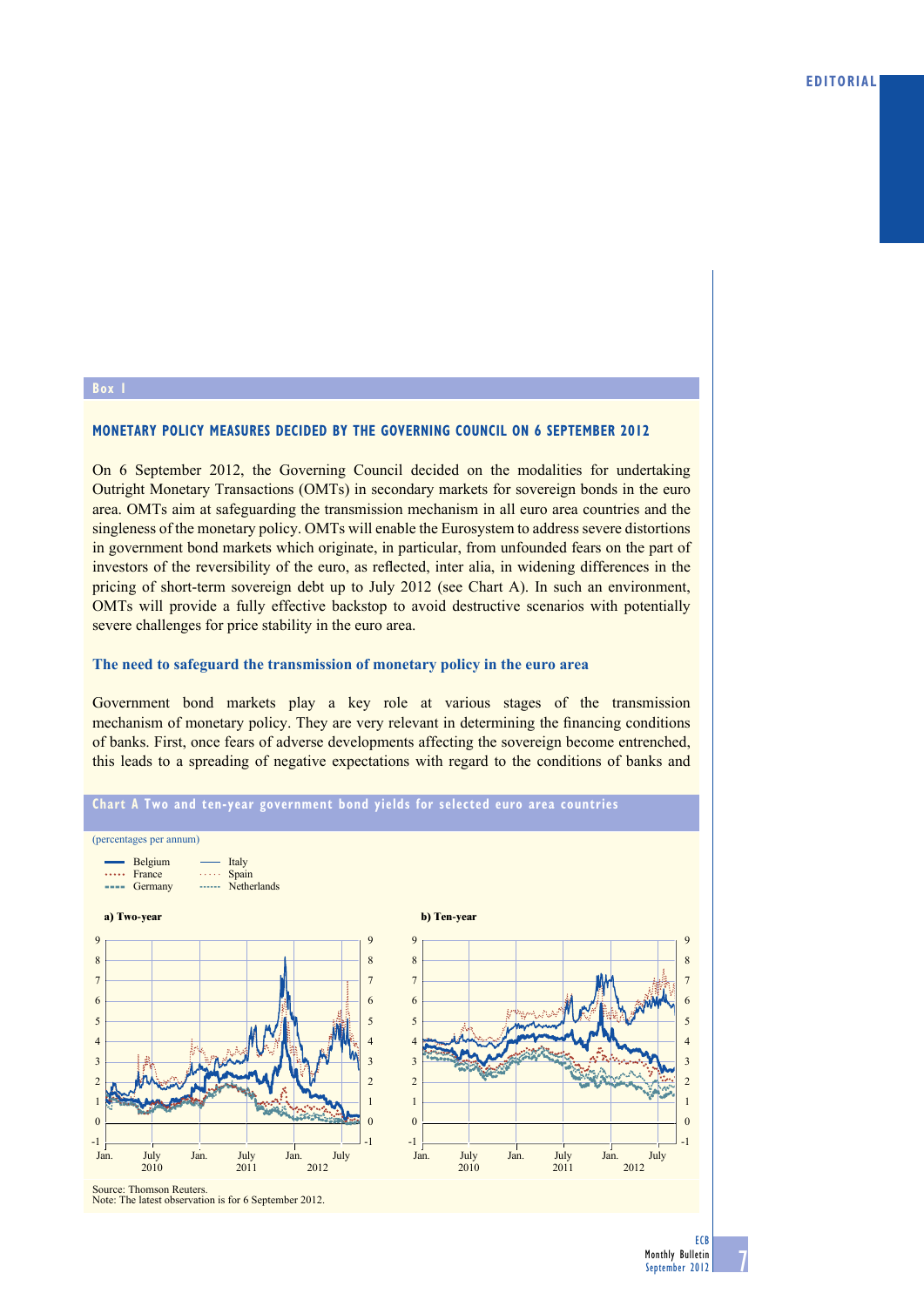

#### **Chart C MFi rates on deposits with an agreed maturity of up to one year held by households**

**Trange of remuneration of deposits** 

(percentages per annum)



Sources: Thomson Reuters, Bloomberg and ECB calculations. Notes: Five-year CDS. The range for the euro area displays the minimum and maximum value of sovereign CDS for France, Germany, Italy and Spain. The latest observation is for 4 September 2012.

Source: ECB calculations. Notes: The range is defined by the 20th and 80th percentile of the remuneration of deposits. The range covers three-fifths of the interest rate observations for euro area countries. At the same

borrowers. Second, in setting the remuneration on their deposits and the return on bonds issued in the market, banks "compete" at the retail level with high yields on bonds and Treasury bills issued by the government. This contributes to increasing banks' funding costs. Third, secured lending among banks in the interbank market is usually conducted using sovereign debt as time, it excludes respectively one-fifth of the observations above and below the lines. The latest observation is for July 2012.

collateral. Tensions in sovereign debt markets therefore reduce the collateral base of banks and thus their access to liquidity. Fourth, a decline in the valuation of the portfolio of government bonds leads to a deterioration in the balance sheet of banks. As a result of the tensions in the sovereign bond market, the ability of banks to provide credit

is seriously hampered, with adverse consequences for the real economy. Consequently, banks' asset quality is likely to deteriorate further. These tensions are visible in the increase of the CDS of euro area banks, as well as in the ongoing gradual loss of access to funding by banks in some euro area countries. Since spring 2010, developments in the CDS for euro area banks have been closely associated with developments in the upper range of sovereign CDS for the largest euro area countries (see Chart B).

The overall consequences are severe in terms of financing costs and quantities. The cost of banks' funding, for example through deposits, has shown increasingly divergent patterns up to July 2012 (see Chart C). It has increased significantly in countries subject to difficult funding conditions, while it has declined markedly in those countries exhibiting a funding surplus. With regard to access to funding, Chart D shows that MFIs resident in Spain and, to a lesser extent, Italy have exhibited high funding needs from December 2011 to July 2012. These have resulted from a reduction in net funding coming from interbank borrowing within the euro area (excluding the Eurosystem) and non-resident sources, as well as net redemptions of debt securities held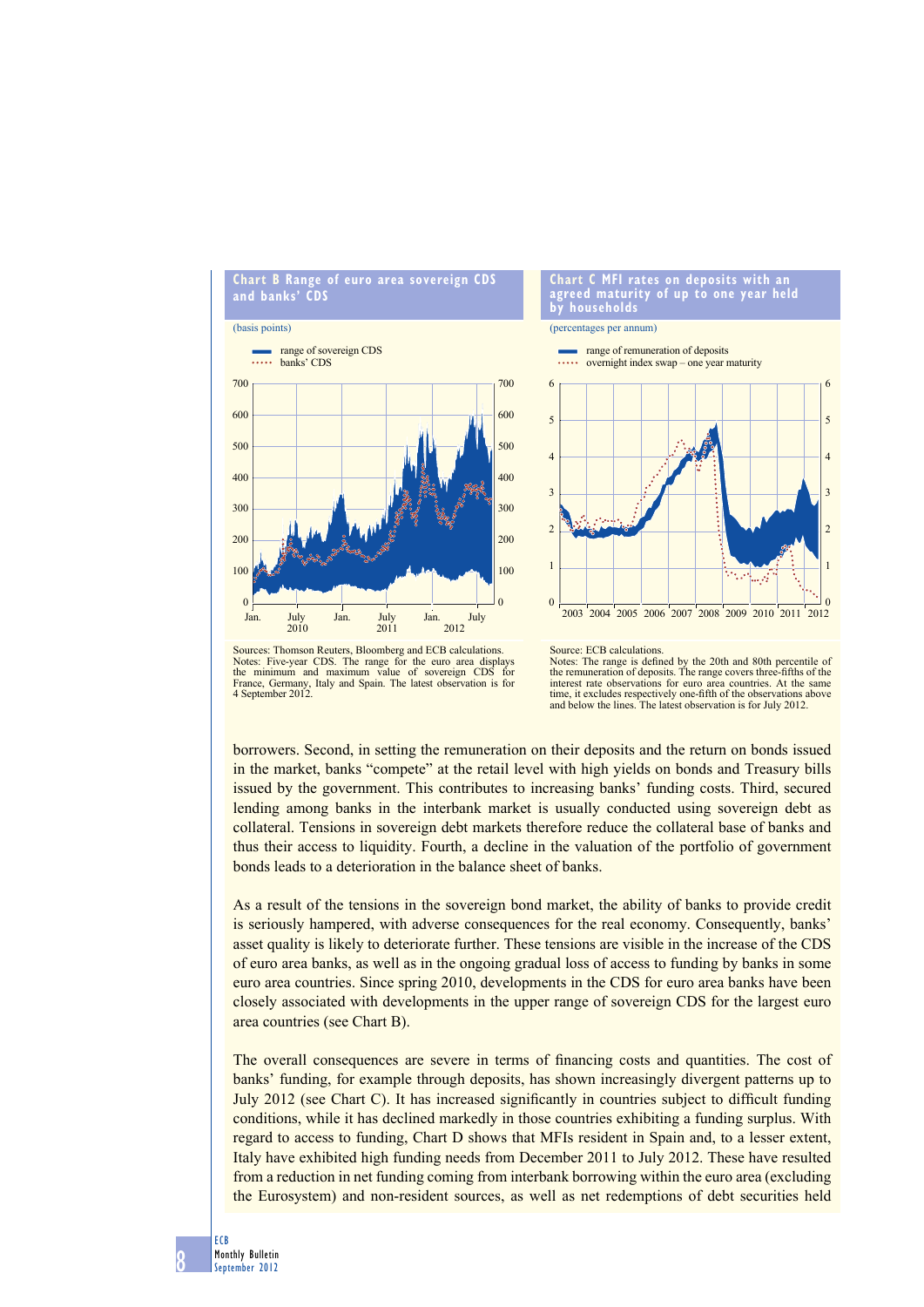#### **Chart d MFis' net liabilities vis-à-vis euro area residents and the rest of the world in selected countries**



by the non-MFI sector. By contrast, the funding situation of MFIs in Germany and, to a lesser extent, in France is entirely different. The implications for the conduct of banking business from the reduction in retail and wholesale funding have been partly alleviated by the provision of Eurosystem liquidity, in particular through the two three-year refinancing operations.

The divergence in bank funding conditions is a key factor, in addition to country-specific economic conditions, in explaining the differences in MFI bank lending rates offered to non-financial corporations and households across euro area countries. This leads to a weakening of the pass-through of monetary policy in some euro area countries. Chart E (left-hand panel) shows that the short-term bank lending rates to non-financial corporations across euro area countries responded rapidly and, most importantly, homogeneously to the 125 basis point ECB policy rate cuts

Source: ECB.

Notes: MFI reporting sector excluding the Eurosystem. Net interbank borrowing within the euro area excludes loans and deposits with the Eurosystem.

### **Chart e Cumulated changes in an eCB policy rate and bank lending rates for short-term MFi loans to non-financial corporations across euro area countries**

(changes in percentage points)



Source: ECB estimations.

Notes: The range defined by the 20th to 80th percentile lines identifies the development of short-term bank lending rates covering threefifths of the interest rate observations of euro area countries. At the same time, this excludes respectively one-fifth of the observations above and below the lines. The latest observation is for July 2012.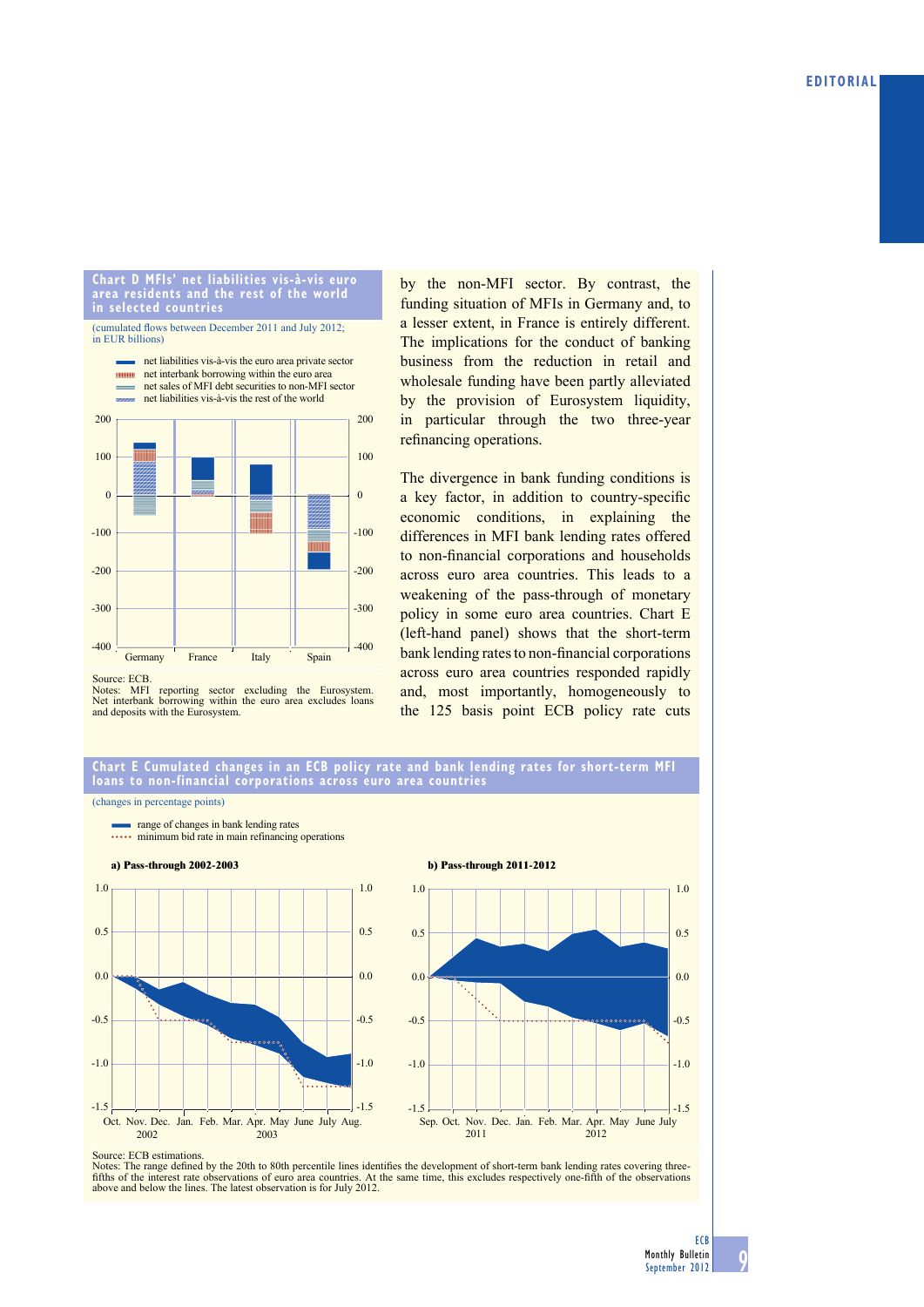implemented between November 2002 and August 2003. By contrast, following the 75 basis point cuts implemented between October 2011 and July 2012, bank lending rates across euro area countries have not responded in a systematic fashion. In fact, as shown in Chart E (righthand panel), the lower bound of the range of changes in bank lending rates for short-term MFI loans to non-financial corporations declined, as would be expected, while the upper bound increased, despite lower ECB policy rates. This suggests that the stance of monetary policy is not being transmitted appropriately. The key element underpinning OMTs is the better alignment of funding conditions of the real economy with the key ECB interest rates.

## **Modalities of OMTs**

10

ECB Monthly Bulletin September 2012

A number of key operational modalities and conditions have been decided in order to ensure the effectiveness of OMTs.<sup>1</sup>

A necessary condition for OMTs is strict and effective conditionality attached to an appropriate European Financial Stability Facility/European Stability Mechanism (EFSF/ESM) programme. Such programmes can take the form of a full EFSF/ESM macroeconomic adjustment programme or a precautionary programme (Enhanced Conditions Credit Line), provided that they include the possibility of EFSF/ESM primary market purchases. The involvement of the IMF shall also be sought for the design of the country-specific conditionality and the monitoring of such a programme.

The Governing Council will consider OMTs to the extent that they are warranted from a monetary policy perspective, as long as programme conditionality is fully respected, and will terminate them once their objectives are achieved or when there is non-compliance with the macroeconomic adjustment or precautionary programme. Following a thorough assessment, the Governing Council will decide on the start, continuation and suspension of OMTs in full discretion and acting in accordance with its monetary policy mandate.

OMTs will be considered for future cases of EFSF/ESM macroeconomic adjustment programmes or precautionary programmes as specified above. They may also be considered for Member States currently under a macroeconomic adjustment programme when they will be regaining bond market access.

OMTs will be focused on the shorter part of the yield curve, with maturities of between one and three years. Importantly, as indicated by Chart A, short-term government bond yields appear to be more severely affected once tensions escalate. Moreover, movements in the short end of the yield curve are expected to spillover to longer maturities. The shorter maturities are also close to the current focus of monetary policy and are more closely related to the reference rate for short-term bank lending rates.

The short-term nature of securities purchased should help to ease the enforcement of conditionality and limit the persistent expansion of the Eurosystem balance sheet. This is an important aspect in maintaining fiscal discipline and addressing moral hazard.

1 For the technical features of OMTs, see http://www.ecb.europa.eu/press/pr/date/2012/html/pr120906\_1.en.html